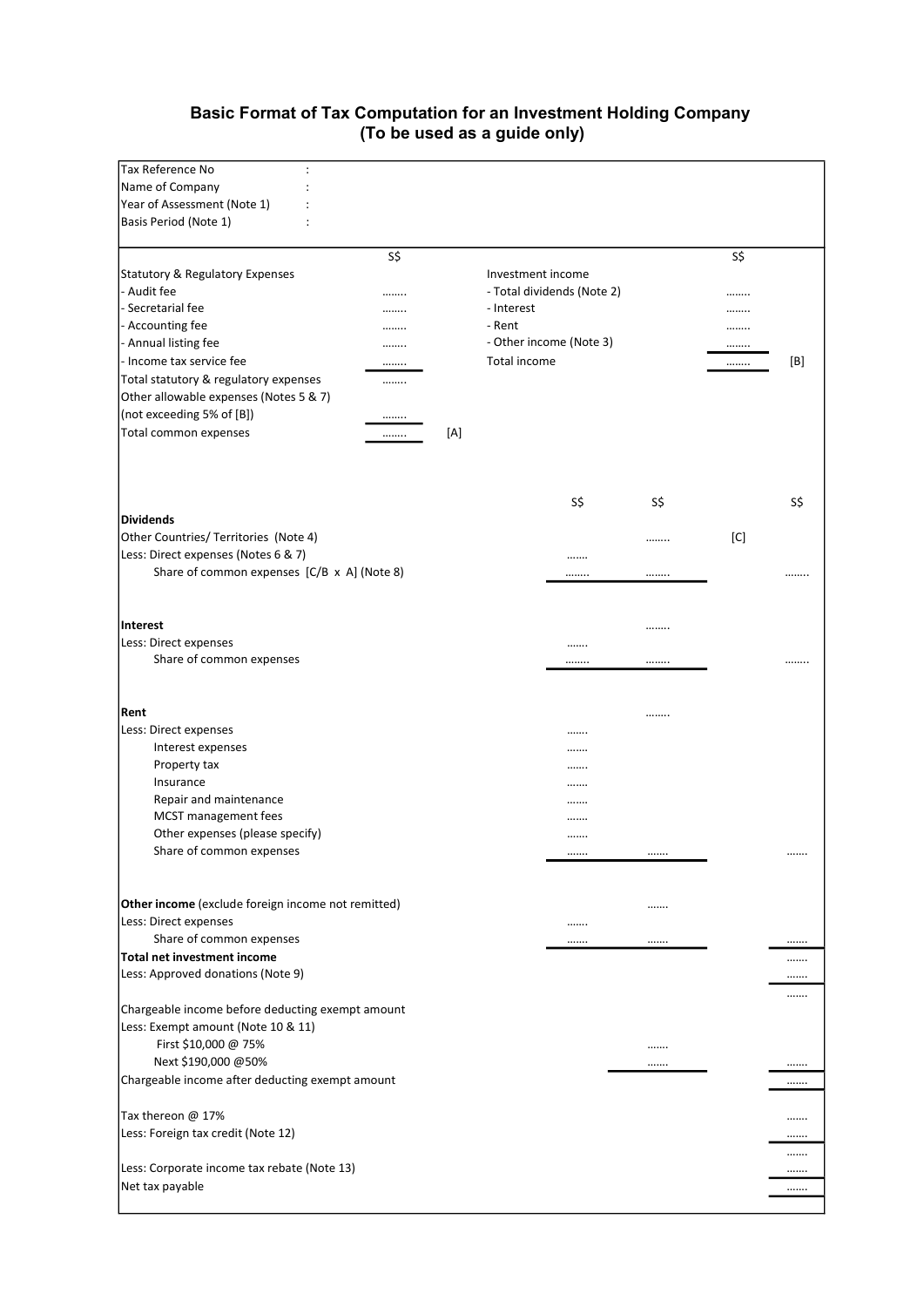## EXPLANATORY NOTES

Companies which have been incorporated with the objective of holding investments and deriving investment income are advised to prepare the tax computation in the manner shown.

## 1. Year of Assessment and Basis Period

Income is assessed to tax on a preceding year basis. The basis period for a Year of Assessment (YA) is the financial year ending in the year preceding that YA. The examples below illustrate the concept of YA and basis period:

a) If your financial year end is 31 Mar of each year, the basis period for YA 2022 is 1 Apr 2020 to 31 Mar 2021.

b) If your financial year end is 31 Dec of each year, the basis period for YA 2022 is 1 Jan 2021 to 31 Dec 2021.

## 2 Total Dividends

The amount to be entered is the total dividends, including Singapore exempt dividends, foreign dividends not remitted to Singapore and foreign dividends that qualify for tax exemption. For details on tax exemption for foreign-sourced dividends, please refer to our e-Tax Guide "Tax Exemption for Foreign-Sourced Income".

#### 3 Other Income

These may include payouts (such as Wage Credit Scheme, Jobs Growth Incentive and Job Supports Scheme), royalties and other foreign-sourced income not remitted to Singapore.

## 4 Dividends from Other Countries/ Territories

Enter the taxable amount only. Do not include foreign dividends not remitted to Singapore and foreign dividends that qualify for tax exemption.

### 5 Other Allowable Expenses

These include directors' fees, staff salaries, approved provident fund contributions, office rental, office utilities charges, general expenses, administrative and management expenses.

As a guide, the total amount of these expenses should not exceed 5% of the company's gross investment income.

#### 6 Direct Expenses

These are revenue expenses directly incurred to earn the income. Only amount(s) attributable to income-producing investments are allowed.

#### 7 Supporting Schedules

Attach supporting schedules showing your basis of arriving at the other allowable expenses (Note 5) and direct expenses (Note 6).

#### 8 Share of Common Expenses

The common expenses are to be apportioned in the following manner:

Investment Income x Total common expenses

Total Income

E.g. Share of common expenses attributable to foreign dividend income:

Foreign Dividend [C] x Total common expenses [A] Total income [B]

## 9 Approved Donations

For donations made to approved Institutions of a Public Character (IPCs) and other approved recipients, 2.5 times the amount of donations made will be given as a deduction.

Subject to the shareholding test, unutilised donations can be carried forward to offset against income of the company for subsequent years, up to a maximum of 5 years. For example, if the company as at the end of YA 2021 has remaining unutilised donations brought forward from YA 2016, these should be disregarded and not carried forward to YA 2022.

For more information, please refer to www.iras.gov.sg (Taxes > Other Taxes > Charities > Donations & Tax Deductions).